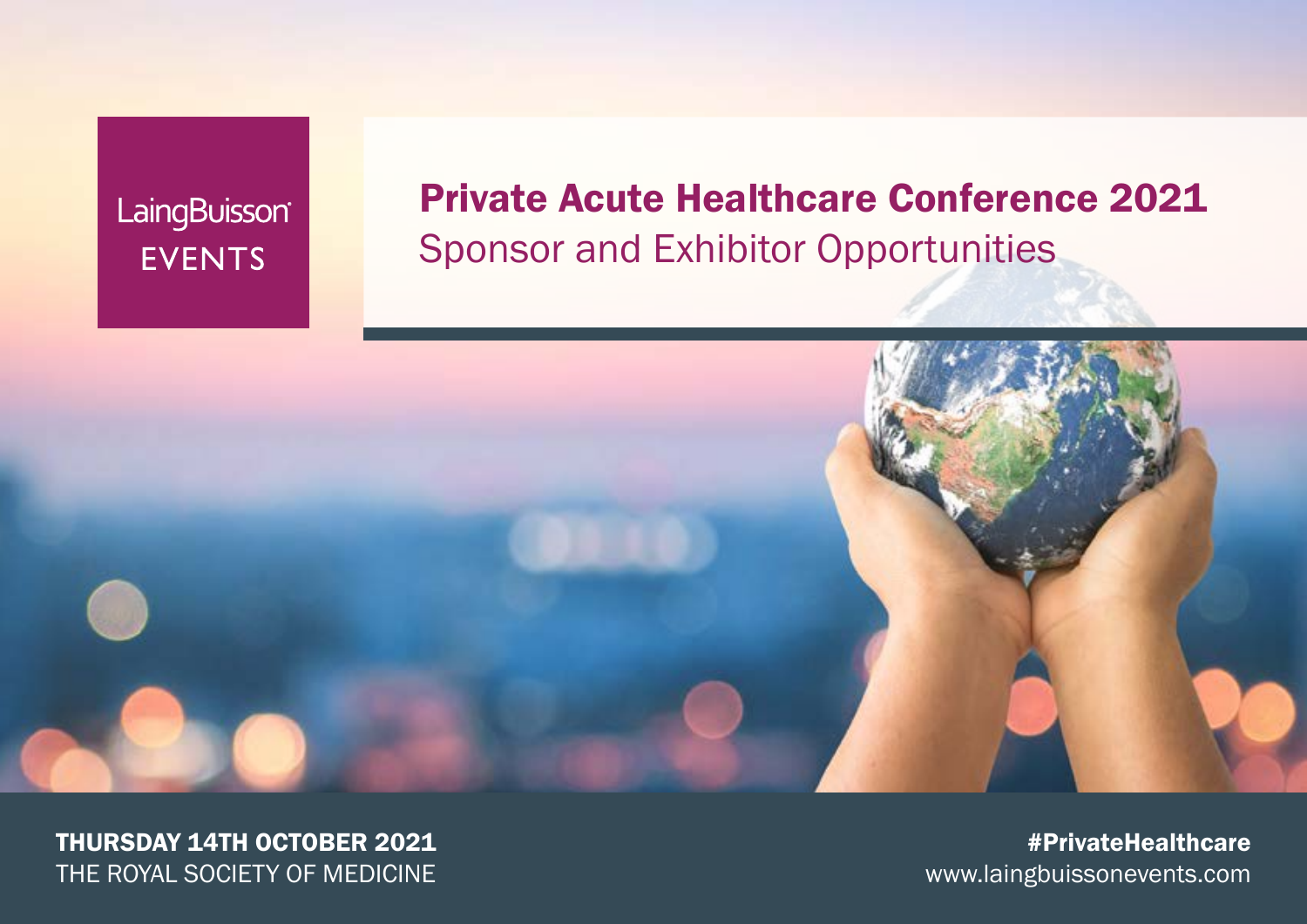## About LaingBuisson

LaingBuisson has been serving clients for over 30 years with market, policy and strategy insights, data and analysis across healthcare and social care. We are the chosen provider of independent sector healthcare market data to the UK Government's Office for National Statistics and work globally with providers, commissioners, payors, manufacturers, investors, regulators and advisors. We help our clients to understand their markets, make informed decisions and deliver better outcomes through market intelligence, data solutions and consulting.

# Private Acute Healthcare Conference 2021

Join directors, finance executives and senior management from leading hospital operators and investors this October as LaingBuisson brings together its unique research, latest data, and sector forecasts to support you while setting your budgets for 2022 and beyond. This leading conference will also take a step back and look at some of the wider issues affecting the industry as we recover from the COVID-19 global pandemic. This unique combination of objective insight and senior delegate participation from across the industry makes this conference the must-attend event for those involved in the private acute healthcare sector.

This annual conference is back at Royal Society of Medicine as a very hopeful inperson event to get back to that all important networking face-to-face. Join us and peers as you catch up on past 12 - 18 months and what the future looks like.





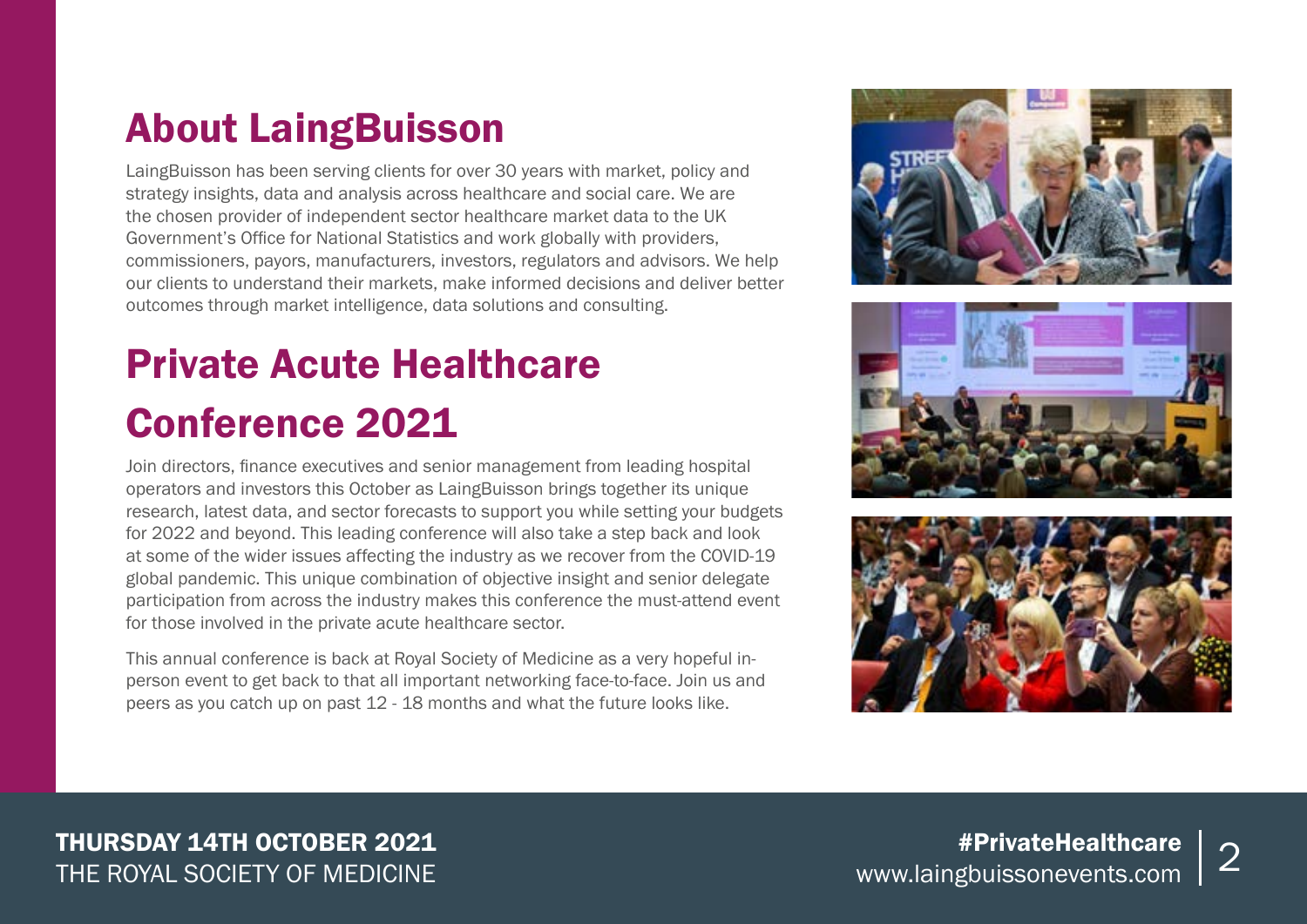





# Why sponsor?

Our events attract support from key stakeholders in the independent health and social care sectors. Sponsorship connects your brand with opinion formers in the sector and associates it with knowledge products and professional development.

- Your brand secures visibility in the independent health and social care sectors.
- Your brand is aligned with the UK's leading provider of data solutions and market intelligence on the independent health and social care sectors.
- You secure your competitive edge through personal contact.
- Expand your business opportunities and meet leading thinkers in the networking community.
- Build new business relationships and generate strong leads.
- Present your latest business solutions to experts in the field.

# Exhibitor Hall

All packages include a booth in the expo hall that will increase your chance of interacting with delegates, provide a platform for your material and create brand exposure.

Sponsorship and exhibitor packages are offered on a first-come, first-served basis.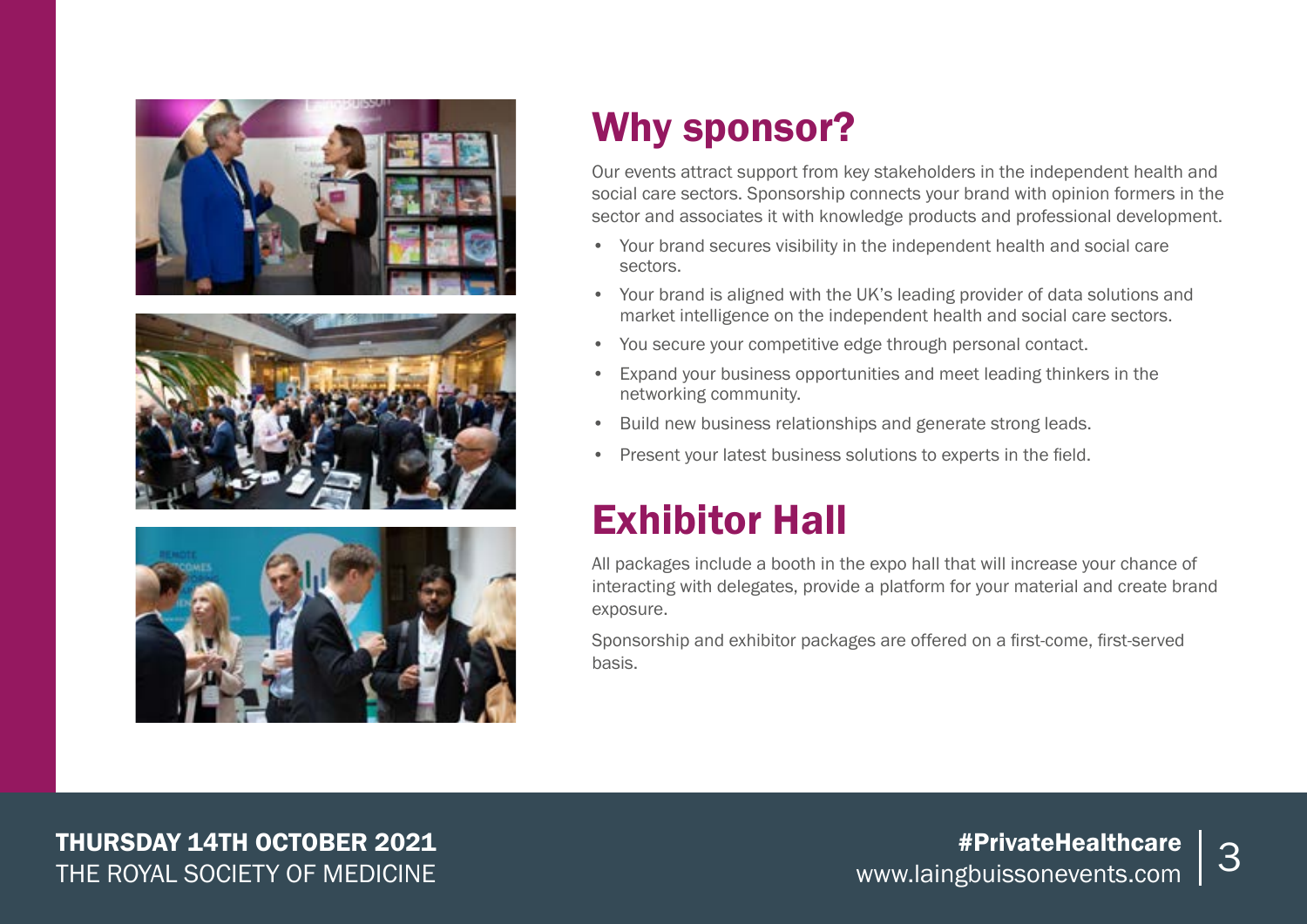## Last year's speakers:



*Top row left to right:* Dr Annabel Bentley, Chief Medical Officer, AXA PPP Healthcare; Massoud Fouladi, Group Clinical Chairman, Circle Health; Stephen Collier, NHS Professionals; Peter Connor, Managing Director, Healthcode; Andrew Barker, CEO, Phoenix Hospital Group; John Reay, CEO, HCA Healthcare; Sam Rajaratnam, Head of Department, Orthopaedic Surgery, Schoen Clinic London; Dr Rob Hendry, Medical Director, MPS Partnerships; Sophie Morris, Senior Hospitals Manager, Vitality; Alex Perry, CEO, Bupa Insurance



*Bottom row left to right:* Dr Nick Losseff, Medical Director for Global Patient Services, Cleveland Clinic London; Erin Shaffer, Hospital Director, Schoen Clinic London; Nancy Hollendoner, Senior Advisor, Smith Square Partners; Dr Luke James, Medical Director, Bupa Global and UK Insurance; Jared Mabry, Chief Information Officer, HCA Healthcare; Dr Kate Bunyan, CMO, Doctor Care Anywhere; David Hare, Chief Executive, IHPN; Dr Andy Jones, CEO, Ramsay Healthcare UK; Paolo Pieri, CEO, Circle Health; Mike Davison, Head of International, Isokinetic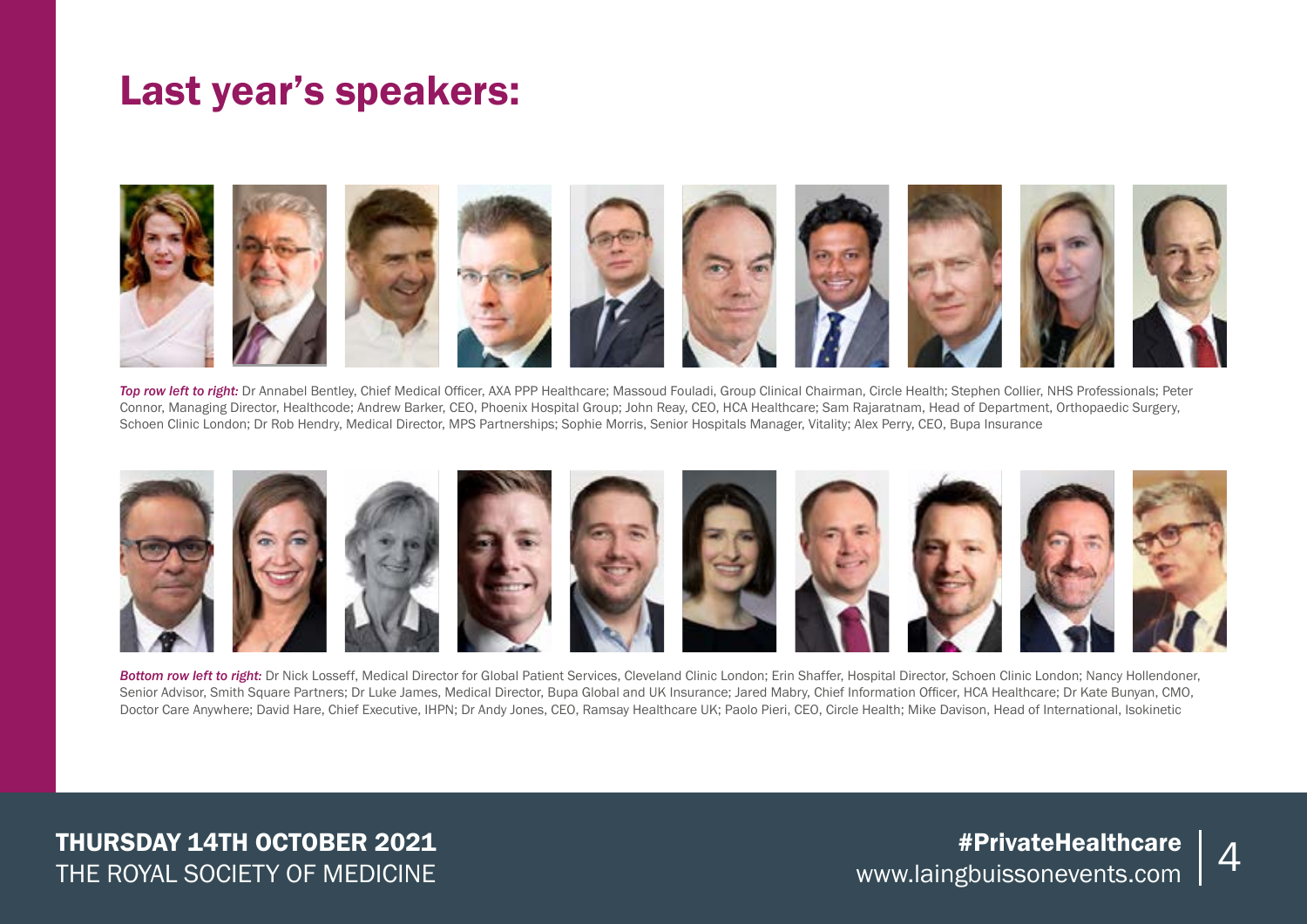## Previous LaingBuisson attendees:

4ways Healthcare ACS Health Advanced Advanced Oncotherapy Aspen Healthcare Avison Young Aviva AXA PPP Healthcare Barts Health Private Care Benenden Health Bevan Brittan BMI Healthcare Boultbee & Co Bupa Burges Salmon Cadgwith Health Calthorpe Estates Candesic Care Quality Commission Carter Schwartz **CRRF** Check4Cancer Chelsea & Westminster

Hospital CHKS, part of Capita Healthcare Decisions Circle Health Cleveland Clinic London Clyde & Co CMS Cameron Mckenna Nabarro Olswang Compass Associates Compass Executives Connell Consulting EQL **Espirita** Focused Healthcare Fortius Clinic Guy's & St Thomas' Private **Healthcare** Harrogate and District NHS Foundation Trust HCA Healthcare Healix Health Services Healthcare at Home Healthcare Purchasing

Alliance **Healthcode** HKS Architects Horder Healthcare IDF Imperial Private Healthcare Independent Healthcare Sector Complaints Adjudication **Service** Independent Practitioner Today Jaguar LandRover Johnson & Johnson KIMS Hospital King Edward VII's Hospital Knight Frank KPMG L.E.K. Consulting Latchmore Associates LexiHealth Lifted Liz Heath Marketing London Sports Orthopaedics Mansfield Advisors

Marwood Group McDermott Will & Emery McGrigor Group McKinsey & Company **MDDUS** Merck Sharp & Dohme MPS Partnerships MUFG My Clinical Outcomes myrecovery NHS Partners Network NHS Professionals Nightingale Hospital (Sinoué) Nuffield Health One Healthcare Partners Ortus-iHealth PHIN **Practicus** Proton International Proton Partners International Royal Brompton & Harefield Hospitals Specialist Care Royal Marsden Hospital

Rutherford Health **Scalpel** Schoen Clinic London Servelec Shawbrook Bank Skin Analytics Spire Healthcare Group Streets Heaver Synergix Health The Cadogan Clinic The Harley Street Clinic - HCA Healthcare UK The London Clinic The Mayo Clinic The Royal Marsden NHS Foundation Trust **Tracworx Trustedoctor** UCLH UME Group VINCI Construction UK VitalityHealth Wellola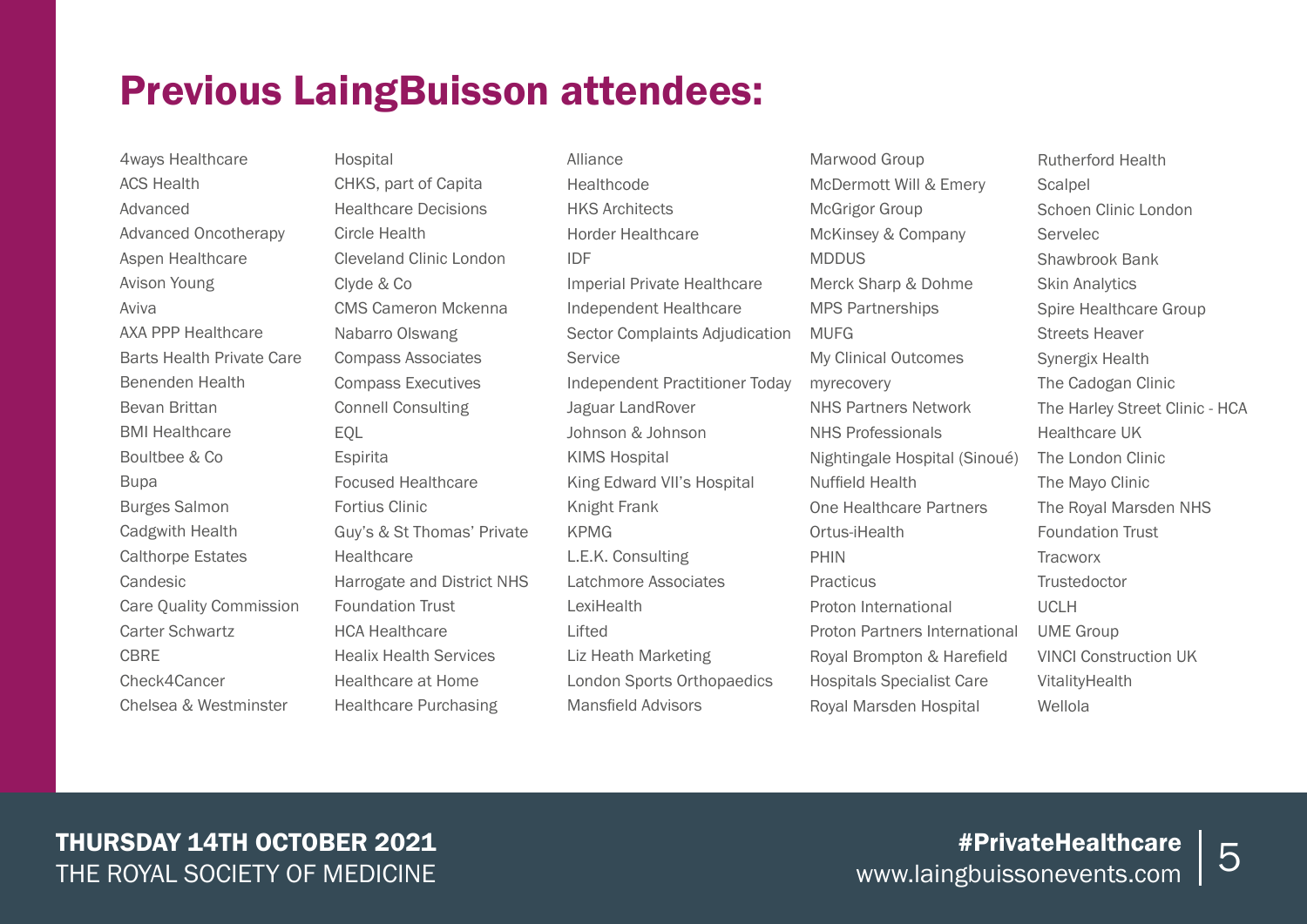## Previous sponsors and exhibitors:

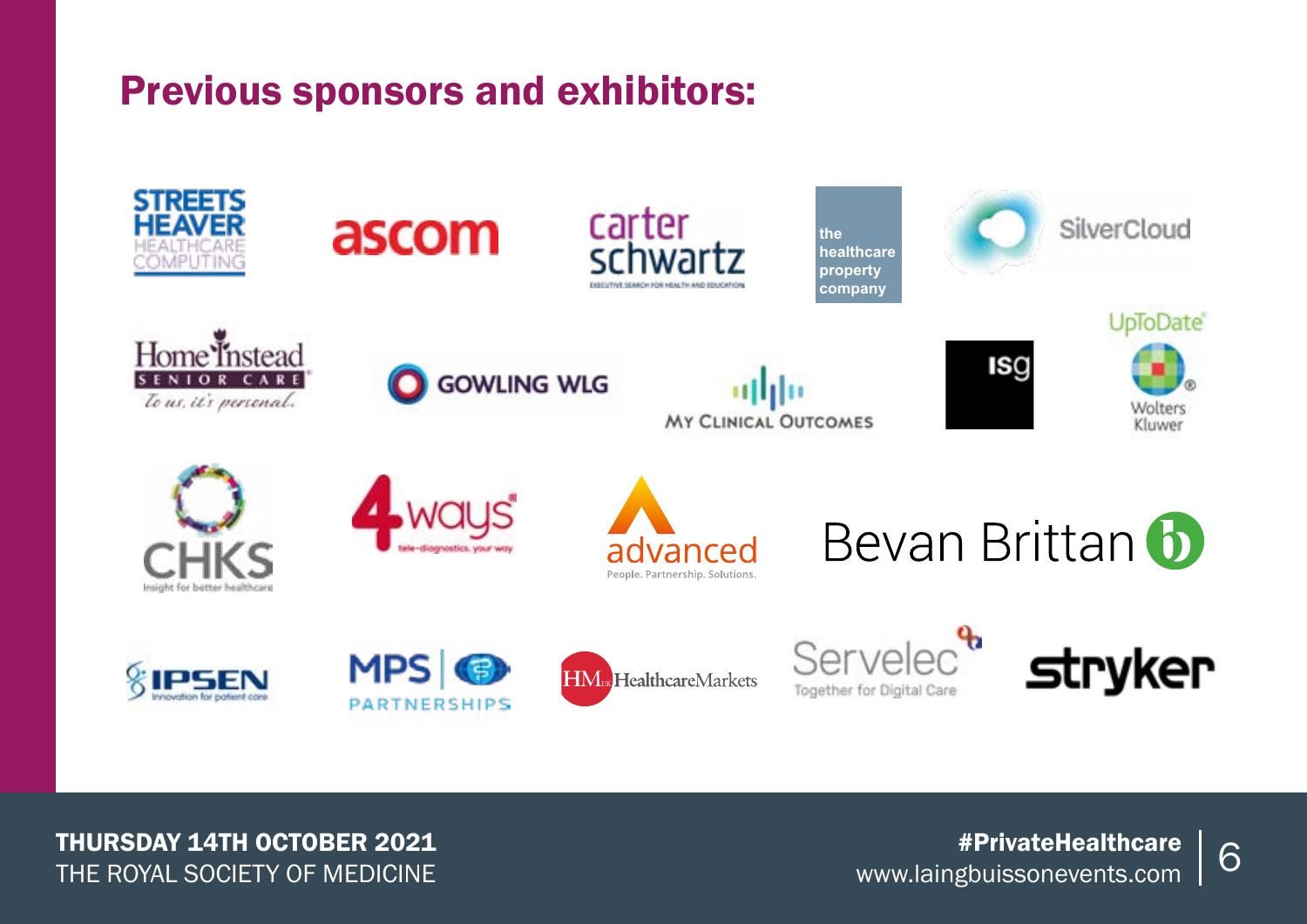## Premium Sponsor £10,000 + VAT

# Sponsorship packages

Premium sponsorship is offered on an exclusive first-come, first-served basis. This top tier package gives you the maximum brand exposure across the conference giving you a presence on the agenda and in the exhibition.

## **Benefits**

- Opportunity to speak as part of the agenda or chair a panel. Topic to be agreed by Conference Director\*
- Exhibition booth space in expo hall in prime position
- Podium recognition in chair's opening address
- Conference attendee registration details\*\*\*
- Six conference registrations

# Profile

Use of the Private Acute Healthcare Conference 2021 name in sponsor's adverts, website, press releases up to, during and for three months after the conference.

# **Visibility**

- Full-page A4 advert on the inside cover of the conference delegate guide\*\*
- Opportunity to provide a 20 second promotional video advert for all attendees to see in main auditorium\*\*
- Prominent sponsor logo on conference promotional material\*\*
- Prominent sponsor logo on all e-marketing material
- Prominent sponsor logo on conference adverts featured in HealthcareMarkets UK\*\*
- Prominent sponsor logo featured in sponsor recognition material\*\*
- Prominent sponsor logo, 50 word description and web link on the conference webpage
- Full-page advert in one LaingBuisson Market Report\*\*
- Full-page advert in an edition of HealthcareMarkets UK\*\*

\* Subject to content approval by LaingBuisson. The session must be educational and not an exercise in selling from the podium.<br>\* \* Subject to sponsorship being confirmed prior to creation of marketing materials.<br>\*\*\*Subject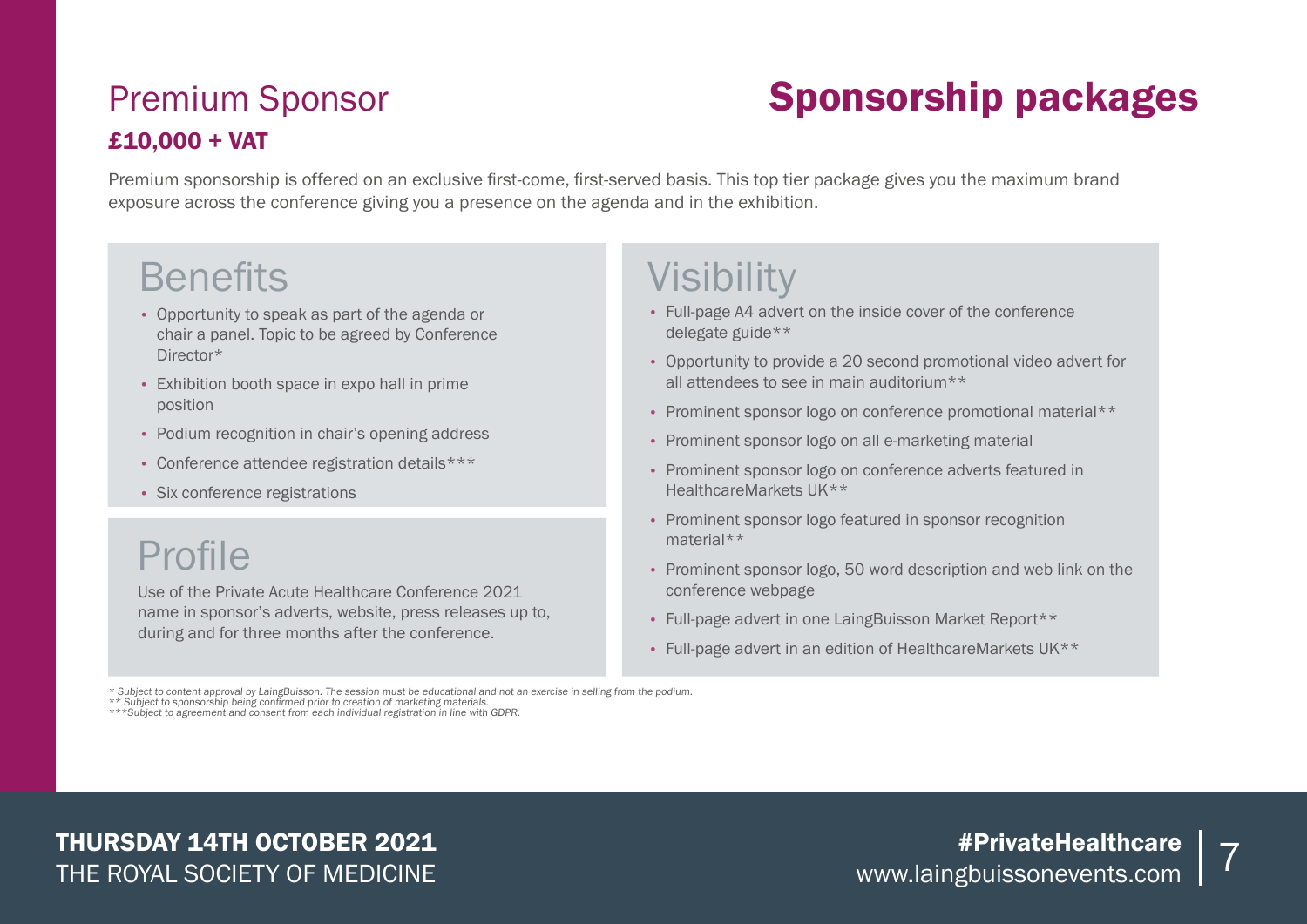### Executive Sponsor £6,499 + VAT

# Sponsorship packages

Our Executive Sponsor is the perfect package for those wanting brand exposure and a chance to participate in a leading discussion with key players in the sector.

## **Benefits**

- Opportunity to participate in a panel discussion. Topic to be agreed by Conference Director\*
- Exhibition booth space in expo hall
- Podium recognition in chair's opening address
- List of conference attendees\*\*\*
- Four conference registrations

## Profile

Use of the Private Acute Healthcare Conference 2021 name in sponsor's adverts, website, press releases up to, during and for three months after the conference.

# **Visibility**

- Full-page A4 advert in the official conference delegate guide\*\*
- Sponsor logo on conference promotional material\*\*
- Sponsor logo on all e-marketing material
- Sponsor logo on conference adverts featured in HealthcareMarkets UK\*\*
- Sponsor logo featured in sponsor recognition material\*\*
- Sponsor logo, 50 word description and web link on the conference webpage
- Full-page advert in an edition of HealthcareMarkets UK\*\*

\* Subject to content approval by LaingBuisson. The session or email must be educational and not an exercise in selling from the podium.

\*\* Subject to sponsorship being confirmed prior to creation of marketing materials. \*\*\*Subject to agreement and consent from each individual registration in line with GDPR.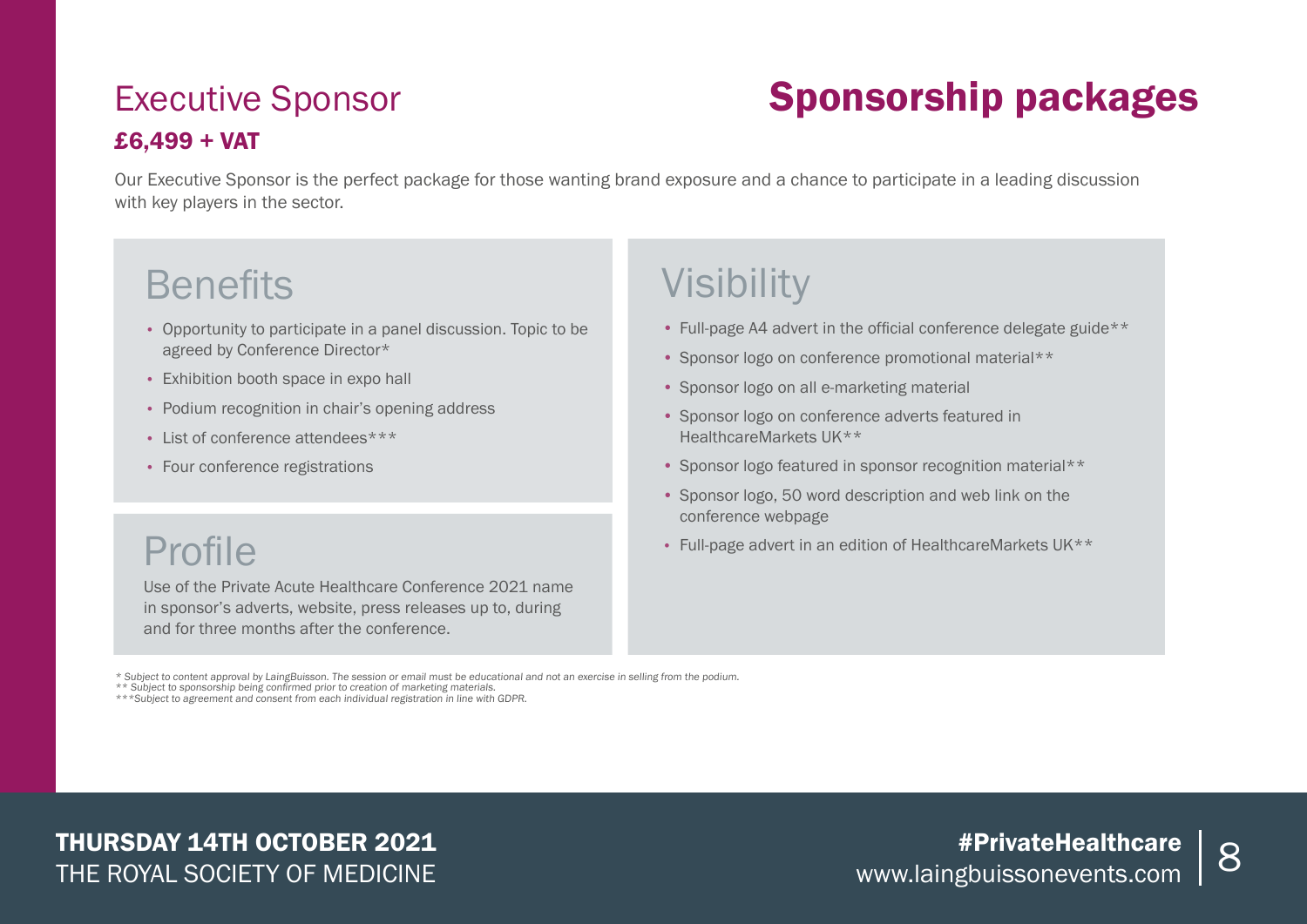# Sponsorship packages

### **Exhibitor** £2,499 + VAT

Becoming an exhibitor at the Private Acute Healthcare Conference 2021 is the perfect way to increase your visibility, showcase your expertise and generate leads through networking opportunities in the Expo Hall.

## **Benefits**

- Exhibition booth space in the expo hall
- List of conference attendees\*\*
- Two conference registrations

## Profile

Use of the Private Acute Healthcare Conference 2021 name in exhibitor adverts, website, press releases up to, during and for three months after the conference.

\* Subject to sponsorship being confirmed prior to creation of marketing materials. \*\*Subject to agreement and consent from each individual registration in line with GDPR.

## Visibility

- Exhibitor logo on conference promotional material\*
- Exhibitor logo on all e-marketing material
- Exhibitor logo on conference adverts featured in HealthcareMarkets UK\*
- Exhibitor logo and web link on the conference webpage